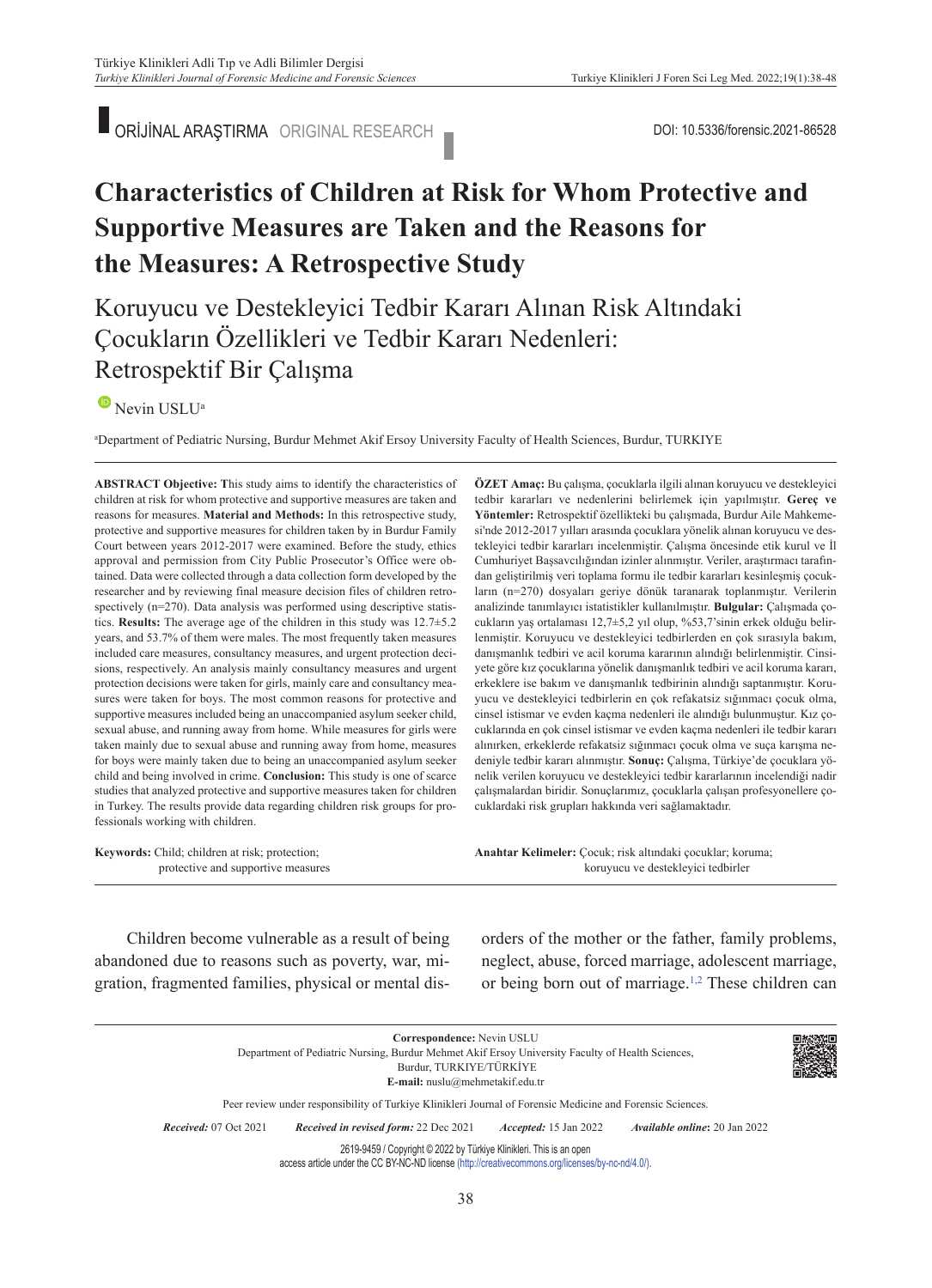face numerous risks such as separating from parents/caretakers, domestic violence, sexual exploitation and abuse, violence in schools and society, early marriage, problems with justice, living and working on the streets, child labor, human trafficking, human immunodeficiency virus and acquired immune deficiency syndrome, and inability to meet basic needs[.2](#page-9-0) In addition to these, some parents could be reluctant to take care of their children. Children's becoming at risk due to various reasons and having lack of access to basic needs make them vulnerable in terms of neglect and abuse. These kinds of conditions cause children to become at risk, requiring protecting and taking protective measures for them.<sup>3,4</sup>

The main purpose of child protection services is to protect families together with children and to provide parents with support services including social, medical, and psychological counseling. When living with the family is not for the child's high benefit, family-based approaches such as adoption and placing the child in a family are considered, and institutional care is usually considered as the last resort. Because every country in the world has its own child protection system and different mechanisms, it is difficult to obtain and compare data about child protection[.3,4](#page-9-0) A study covering more than 80.0% of children living in residential and foster care from 142 countries worldwide investigated data on children from 2001 to 2017; the study found that around 2.7 million children aged between 0-17 could be living in institutional care.<sup>5</sup> As for Turkey, it is reported that 129.422 children were supported in a family without being placed under protection, 13.524 children were put in institutional care, 17.896 children were adopted, and 7.864 children were placed in a foster family in the year 2020.<sup>6</sup>

Children in need of protection are not only in emergency services or clinical settings but also in judicial processes. Professionals working with children, as experts who integrate clinical and criminal evaluation in patient care, are also advocates of children in different settings[.7](#page-9-0) Within the framework of the primary and secondary prevention approach, routine screening for risk factors for children is an intervention that has positive results.<sup>8</sup> Professionals working with children should assess the presence of child risk

factors and protective factors to protect children. They can meet physical and forensic needs of children. In this regard, in order to provide a quality care service, they should know the characteristics of this group, the protection decisions made, and the reasons for these decisions in planning the service and directing treatment and care.

This study aims to identify the characteristics of children at risk for whom protective and supportive measures are taken and the reasons for the measures.

# MATERIAL AND METHODS

### STuDY DESIGN

This descriptive, retrospective study was conducted in a city located in the Mediterranean Region, Turkey between the  $8<sup>th</sup>$  of June, 2018 and the 10<sup>th</sup> of January, 2020.

#### DATA COLLECTION

This study screened 321 files that included protective measures between the years 2012 and 2017. Since the place where the study was conducted had no juvenile courts, protective measures were taken in family courts, and the study collected data from the concluded files. Some of the files were excluded from the study because protective measures were canceled (n=35), the protective measure was not considered necessary (n=7), and the children were aged over 18 (n=9). A total of 270 files with protective measure content were analyzed. However, some of the data analyzed in the files were excluded from the study because they included no data or missing data. These 270 files included data about the child's age, gender, physical or mental disability, chronic diseases, people living with him/her, parents' being alive, parents' being together/separate, protective and supportive measures and the reasons for the measures taken. However, there was no or minimum data about the characteristics of the mother and father. These missing data were parents' age, education level, number of children, income level, disability, presence of a psychiatric or chronic illness, substance use, and criminal history. These data were not included in the scope of the study. Reviewing each file took about 45-60 minutes.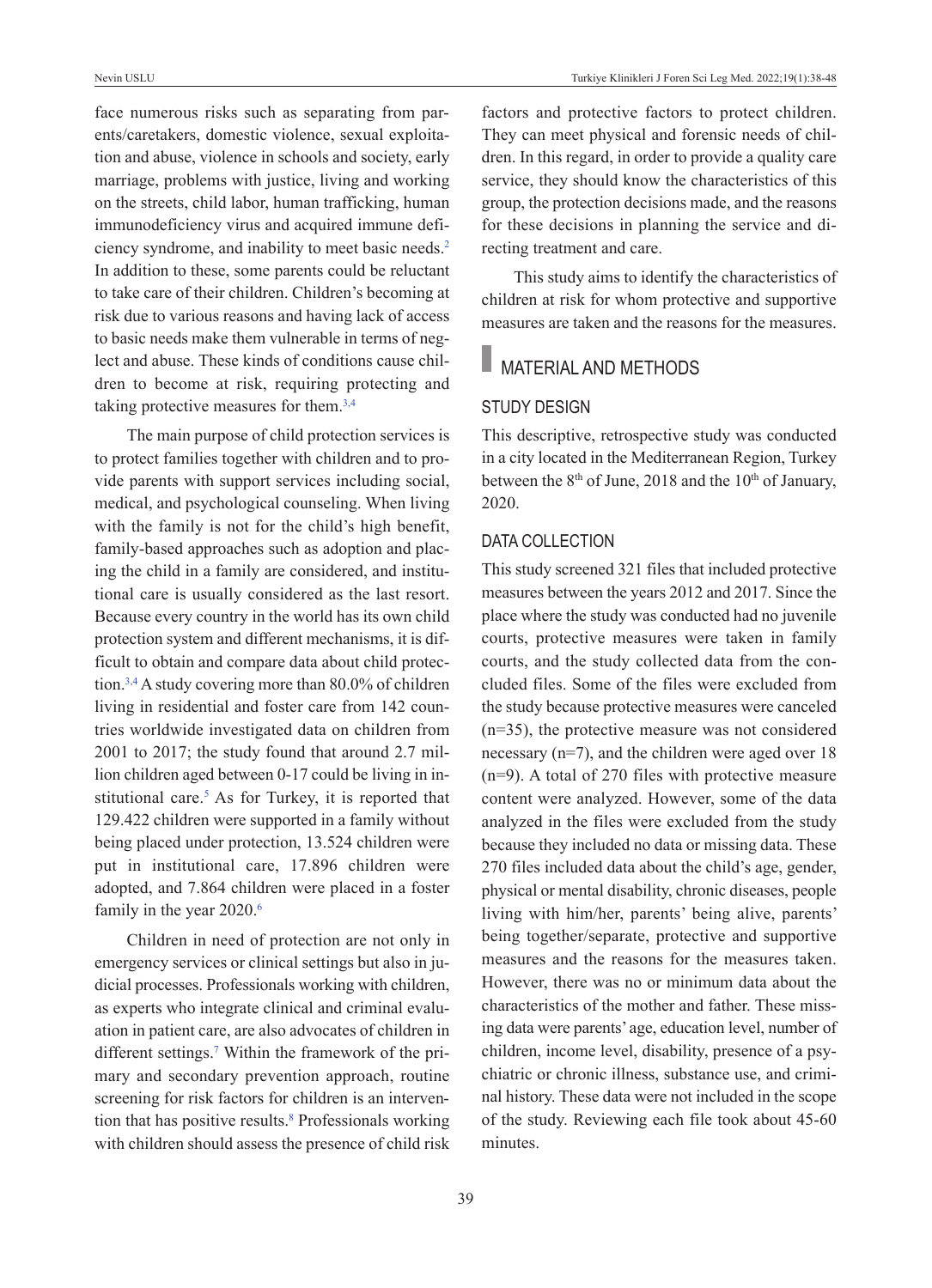#### DATA COLLECTION TOOLS

**Data collection form:** The data were collected using a data collection form developed by the researcher after a review of the relevant literature.<sup>9</sup> After the data collection form was created, it was submitted to the expert opinion of 3 faculty members who are experts in the field, and the form was given its final form. The form was composed of 2 parts including court-related information and the child's characteristics. The courtrelated information was composed of the case/file number, decision number, and file subject. The child characteristics part was composed of characteristics related to both children and their families. The characteristics related to both child and families included age, education level, income level, number of children, place of living, presence of a physical and mental disability, substance use, and presence of a chronic or psychiatric illness. In addition to these features, the number of people living with the child, parents' being alive, parents' being together/separate, criminal history in the family, protective and supportive measures and the reasons for the measures were also included.

#### ETHICAL AppROvAL

Mehmet Akif Ersoy University Non-interventional Clinical Research Ethics Committee (decision no: 2017/115, decision date: 21.06.2017) and permission from City Public Prosecutor's Office were obtained prior to the study. The study was carried out in accordance with the principles of the Helsinki Declaration.

### DATA ANALYSIS

The data were analyzed using IBM SPSS Statistics Standard Concurrent User Version 25 (IBM Corp., Armonk, New York, USA) software package. The figures were created in Microsoft Office Excel 2016 program (Microsoft Corp., Redmond, Washington, ABD). The data were shown as frequency (n) and percentage (%), and mean and standard deviation.

# RESULTS

## CHARACTERISTICS Of THE CHILDREN fOR wHOM pROTECTIvE AND SuppORTIvE MEASuRES ARE TAKEN

An analysis of the demographic characteristics of the children showed that their average age was 12.7±5.2 years and 53.7% of them were males. Of all these children, 1.4% had a physical disability, 5.6% had a mental disability, and 1.4% had a chronic disease. Data regarding family characteristics showed that parents of 38.1% lived together, parents of 29.6% lived apart or got divorced, one or both parents of 18.5% were dead, one or both parents of 1.9% were in jail, and no information was available whether parents were together or not for the parents of 11.9%.

## pROTECTIvE AND SuppORTIvE MEASuRES TAKEN fOR CHILDREN

Protective and supportive measures for children included mainly care measures, consultancy measures, and urgent protection decisions respectively [\(Figure](#page-2-0)  [1\)](#page-2-0). [Figure 2](#page-3-0) demonstrates the protective and supportive measures by age, indicating that the measures were taken mainly for children in the 13-18 age group. The most frequently taken measures for children aged 13-18 were care measures, consultancy measures, and urgent protection decisions respectively. The most frequently taken measures for children aged 0-6 years included adoption, care measures, and urgent protection decisions. As for children aged 7-12, the measures taken included consultancy measures, urgent protection decisions, and care measures respectively.

An analysis of the protective and supportive measures by gender showed that the number of measures for male children was higher than that of female children, and the measures demonstrated differences by gender [\(Figure 3\)](#page-3-1). While mainly care measure was taken for male children, mainly urgent protection decisions were taken for female children.



<span id="page-2-0"></span>FIGURE 1: Numbers of proctective and supportive measures by years. \*Other: Extension of maintanence injunction, in-kind financial aid, foster home.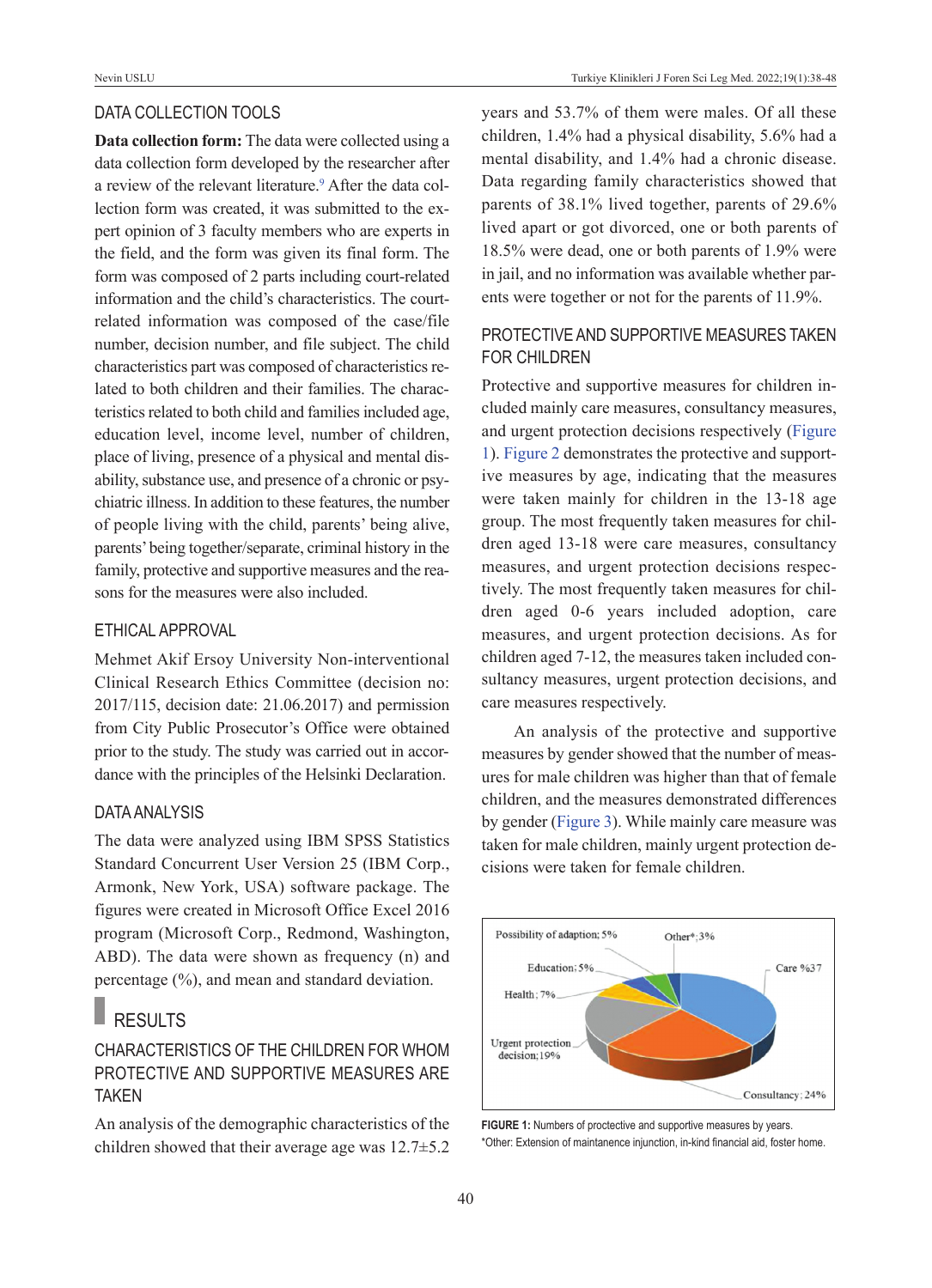

FIGURE 2: Numbers of proctective and supportive measures by age.



**FIGURE 3:** Numbers of proctective and supportive measures by gender. \*Other: Extension of maintanence injunction, in-kind financial aid, foster home.

Among protective and supportive measures, care, health, and education measures and adoption and other measures were higher among male children. As for female children, the numbers of consultancy measures and urgent protection decisions were higher than those of male children [\(Figure 3\)](#page-3-1).

## REASONS fOR pROTECTIvE AND SuppORTIvE MEASuRES fOR CHILDREN

When the reasons for protective and supportive measures were analyzed, a total of 32 different reasons were identified. These reasons included mainly being an unaccompanied asylum seeker child, sexual abuse, running away from home, and being involved in crime respectively. When the measures were analyzed by age, reasons for measures for children aged 0-6 included being born out of wedlock (22.5%), being abandoned <span id="page-3-1"></span><span id="page-3-0"></span>(17.5%), and economic reasons (15.0%). The reasons for measures taken for children aged 7-12 included mainly being involved in crime (24.5%), sexual abuse  $(17.8\%)$ , and neglect  $(11.1\%)$ . For children aged 13-18, the reasons for measures included being an unaccompanied asylum seeker child (36.3%), sexual abuse (19.0%), running away from home (12.5%), and being involved in crime (5.5%) [\(Table 1\)](#page-4-0).

When the reasons for protective and supportive measures were analyzed by gender, the reasons included mainly sexual abuse (30.4%), running away from home  $(18.4\%)$ , and neglect  $(5.6\%)$  respectively for girls. The reasons for measures included being an unattended asylum seeker child (46.4%), being involved in crime (13.7%), financial reasons (4.9%), and being born out of wedlock (4.9%) respectively for boys [\(Table 2\)](#page-5-0). [Table 3](#page-6-0) demonstrates the reasons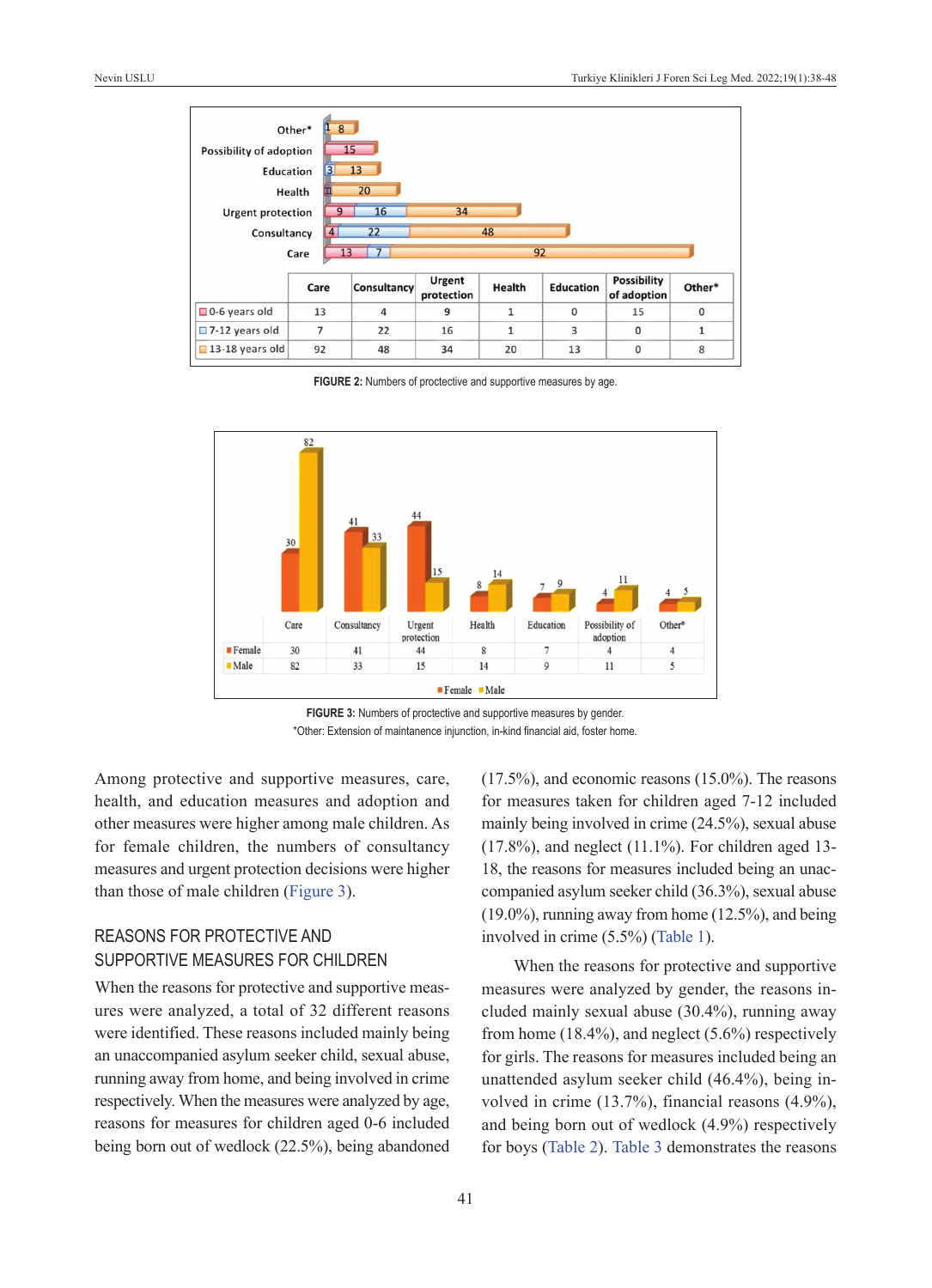| TABLE 1: Reasons for protective and supportive measures by age.                |                |               |                |                          |                |                          |                |              |
|--------------------------------------------------------------------------------|----------------|---------------|----------------|--------------------------|----------------|--------------------------|----------------|--------------|
|                                                                                |                | 0-6 years old |                | 7-12 years old           |                | 13-18 years old          |                | <b>Total</b> |
| Reasons for protective and supportive measures                                 | n              | %             | n              | $\%$                     | n              | $\%$                     | n              | $\%$         |
| 1. Unattended asylum seeker child                                              | $\overline{2}$ | 5.0           | L,             |                          | 67             | 36.3                     | 69             | 25.4         |
| 2. Sexual abuse                                                                | $\mathbf{1}$   | 2.5           | 8              | 17.8                     | 35             | 19.0                     | 44             | 16.2         |
| 3. Running away from home                                                      |                |               | L,             | ÷,                       | 23             | 12.5                     | 23             | 8.5          |
| 4. Being involved in crime                                                     | ä,             | $\Box$        | 11             | 24.5                     | 10             | 5.5                      | 21             | 7.8          |
| 5. Economic reasons                                                            | 6              | 15.0          | 3              | 6.7                      | 3              | 1.6                      | 12             | 4.4          |
| 6. Neglect                                                                     | 2              | 5.0           | 5              | 11.1                     | 3              | 1.6                      | 10             | 3.7          |
| 7. Being abandoned                                                             | $\overline{7}$ | 17.5          | $\mathbf{1}$   | 2.2                      | $\overline{2}$ | 1.1                      | 10             | 3.7          |
| 8. Being born out of wedlock                                                   | 9              | 22.5          | $\overline{a}$ | L.                       | J.             | l.                       | 9              | 3.3          |
| 9. Being made to beg                                                           | 5              | 12.5          | 3              | 6.7                      | ۰              | ÷,                       | 8              | 2.9          |
| 10. Domestic violence                                                          | $\overline{2}$ | 5.0           | 3              | 6.7                      | $\overline{2}$ | 1.1                      | $\overline{7}$ | 2.5          |
| 11. Substance use                                                              |                | ÷,            | $\mathbf{1}$   | 2.2                      | 5              | 2.7                      | $6\phantom{1}$ | 2.2          |
| 12. Physical abuse                                                             | 1              | 2.5           | 3              | 6.7                      | $\mathbf{1}$   | 0.5                      | 5              | 1.8          |
| 13. Suicide                                                                    |                |               | L,             | $\mathbf{r}$             | 5              | 2.7                      | 5              | 1.8          |
| 14. Death of parents                                                           |                |               | $\mathbf{1}$   | 2.2                      | 3              | 1.6                      | $\overline{4}$ | 1.4          |
| 15. Child's passing the university exam and not wanting institutional care     |                |               | L,             | L.                       | $\overline{3}$ | 1.6                      | $\overline{3}$ | 1.2          |
| 16. Reluctance of one of the divorced parents to look after the child          |                |               | $\overline{2}$ | 4.4                      | 3              | 1.6                      | 5              | 1.8          |
| 17. Having conflicts with the family during adolescence                        |                |               | L              | L.                       | $\overline{4}$ | 2.1                      | $\overline{4}$ | 1.4          |
| 18. Physical or mental disability or mental disorder of parents                |                | ä,            | L.             | L.                       | 2              | 1.1                      | $\overline{2}$ | 0.8          |
| 19. Being kidnapped                                                            |                | L.            | $\mathbf{1}$   | 2.2                      | $\overline{2}$ | 1.1                      | 3              | 1.2          |
| 20. Forced marriage                                                            | ä,             | ä,            | ÷,             | L.                       | 3              | 1.6                      | 3              | 1.2          |
| 21. Child's not wanting the institutional care                                 |                |               |                |                          | $\overline{2}$ | 1.1                      | $\overline{2}$ | 0.8          |
| 22. Parents' not wanting the newborn to be vaccinated and have screening tests | 2              | 5.0           | $\overline{a}$ | J.                       | ÷,             | $\overline{\phantom{a}}$ | $\overline{2}$ | 0.8          |
| 23. Not attending the school                                                   |                |               | $\overline{1}$ | 2.2                      | $\mathbf{1}$   | 0.5                      | $\overline{2}$ | 0.8          |
| 24. Supervising the child's behaviours                                         | ä,             | L.            | ä              | ÷.                       | $\overline{2}$ | 1.1                      | $\overline{2}$ | 0.8          |
| 25. Divorce of parents                                                         | $\overline{2}$ | 5.0           |                |                          |                |                          | $\overline{2}$ | 0.8          |
| 26. Child's not wanting to live with his/her family                            |                | ä,            | Ĭ.             | ä,                       | $\mathbf{1}$   | 0.5                      | $\mathbf{1}$   | 0.4          |
| 27. Child's having a disability                                                | $\mathbf{1}$   | 2.5           | L              |                          | L,             | L,                       | $\mathbf{1}$   | 0.4          |
| 28. Family's not wanting the adopted child                                     |                |               | L,             | ÷.                       | $\mathbf{1}$   | 0.5                      | $\mathbf{1}$   | 0.4          |
| 29. Child's lying                                                              |                | ÷,            | ÷,             | $\overline{\phantom{a}}$ | $\mathbf{1}$   | 0.5                      | $\mathbf{1}$   | 0.4          |
| 30. Mother's not wanting to take back the child from institutional care        |                |               |                | J.                       | $\mathbf{1}$   | 0.5                      | $\mathbf{1}$   | 0.4          |
| 31. Parents' being in jail                                                     |                | Ĭ.            | $\mathbf{1}$   | 2.2                      | ÷,             | ÷,                       | $\mathbf{1}$   | 0.4          |
| 32. Child's injuring his/her sibling while playing with a gun                  |                |               | $\mathbf{1}$   | 2.2                      | J.             | L,                       | $\mathbf{1}$   | 0.4          |
| Total                                                                          | 40             | 100.0         | 45             | 100.0                    | 185            | 100.0                    | 270            | 100.0        |

according to protective and supportive measure types. Care measures were taken mainly due to being an unattended asylum seeker child (61.3%), urgent protection decisions were taken mainly due to sexual abuse (35.4%), and adoption decisions were taken mainly due to being born out of wedlock (33.3%) and being abandoned (33.3%). In addition, consultancy, health, and education measures were taken mainly due to being involved in crime (28.0%, 28.0%, and 37.6% respectively).

#### <span id="page-4-0"></span>**DISCUSSION**

Children at risk in Turkey can be given one or more of the measures of education measures, health measures, care measures, housing measures and consultancy measures according to their needs. In the presence of a situation that requires immediate protection, an urgent protection decision is taken. Various studies in the literature reported that mainly care, consultancy, and health measures were taken for-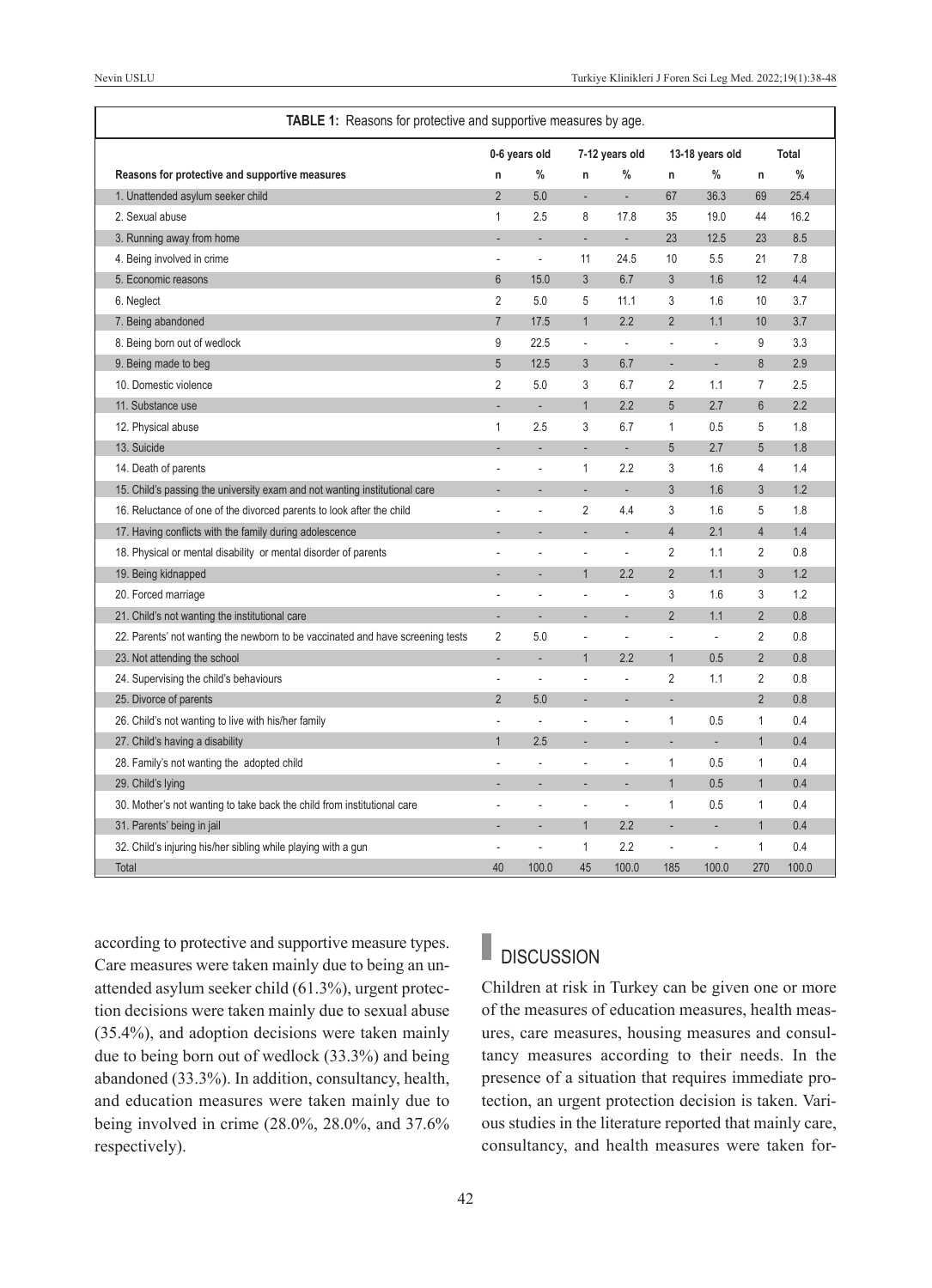children and consultancy, health, and education measures were also taken.<sup>10-12</sup> This study found the most frequently taken measures as care measures, consultancy measures, and urgent protection decisions respectively.

Although multiple factors could have a role in taking protective measures for children, the child's age is one of the primary factors among them. Although for all children, every period of childhood forms a basis for the following period, it should also <span id="page-5-0"></span>be acknowledged that each period can affect other periods. The United Nations Committee on the Rights of the Child also emphasizes the need for focusing on the adolescence period during childhood[.13](#page-9-0) The population of adolescents, who are defined as young people aged 10-19, is 1.2 billion worldwide, accounting for 16.0% of the world population.<sup>14</sup> Many adolescents have limited access to fundamental services such as health, education, social protection, child protection, and justice.

| <b>TABLE 2:</b> Reasons for protective and supportive measures by gender.      |                |               |                |             |                |               |
|--------------------------------------------------------------------------------|----------------|---------------|----------------|-------------|----------------|---------------|
|                                                                                |                | Female        |                | <b>Male</b> |                | <b>Total</b>  |
| Reasons of protective and supportive measures                                  | $\mathsf{n}$   | $\frac{0}{0}$ | n              | $\%$        | n              | $\frac{0}{0}$ |
| 1. Unattended asylum seeker child                                              | $\overline{1}$ | 0.8           | 68             | 46.4        | 69             | 25.4          |
| 2. Sexual abuse                                                                | 38             | 30.4          | 6              | 4.2         | 44             | 16.2          |
| 3. Running away from home                                                      | 23             | 18.4          | ÷.             | ÷.          | 23             | 8.5           |
| 4. Being involved in crime                                                     | $\mathbf{1}$   | 0.8           | 20             | 13.7        | 21             | 7.8           |
| 5. Economic reasons                                                            | 5              | 4.0           | $\overline{7}$ | 4.9         | 12             | 4.4           |
| 6. Neglect                                                                     | $\overline{7}$ | 5.6           | 3              | 2.1         | 10             | 3.7           |
| 7. Being abandoned                                                             | 5              | 4.0           | 5              | 3.5         | 10             | 3.7           |
| 8. Being born out of wedlock                                                   | $\overline{2}$ | 1.6           | $\overline{7}$ | 4.9         | 9              | 3.3           |
| 9. Being made to beg                                                           | $6\phantom{1}$ | 4.8           | $\overline{2}$ | 1.4         | 8              | 2.9           |
| 10. Domestic violence                                                          | 3              | 2.4           | $\overline{4}$ | 2.8         | $\overline{7}$ | 2.5           |
| 11. Substance use                                                              | 3              | 2.4           | 3              | 2.1         | 6              | 2.2           |
| 12. Physical abuse                                                             | $\overline{2}$ | 1.6           | 3              | 2.1         | 5              | 1.8           |
| 13. Suicide                                                                    | $\overline{4}$ | 3.2           | $\mathbf{1}$   | 0.7         | 5              | 1.8           |
| 14. Death of parents                                                           | 3              | 2.4           | $\mathbf{1}$   | 0.7         | 4              | 1.4           |
| 15. Child's passing the university exam and not wanting institutional care     |                | ÷,            | 3              | 2.1         | 3              | 1.2           |
| 16. Reluctance of one of the divorced parents to look after the child          | $\mathbf{1}$   | 0.8           | 4              | 2.8         | 5              | 1.8           |
| 17. Having conflicts with the family during adolescence                        | $\overline{4}$ | 3.2           |                |             | $\overline{4}$ | 1.4           |
| 18. Physical or mental disability or mental disorder of parents                | $\overline{2}$ | 1.6           | ä,             | ÷,          | $\overline{2}$ | 0.8           |
| 19. Being kidnapped                                                            | 3              | 2.4           | ÷.             | ÷.          | 3              | 1.2           |
| 20. Forced marriage                                                            | $\overline{2}$ | 1.6           | $\mathbf{1}$   | 0.7         | 3              | 1.2           |
| 21. Child's not wanting the institutional care                                 | $\overline{2}$ | 1.6           | ÷.             | ÷.          | $\overline{2}$ | 0.8           |
| 22. Parents' not wanting the newborn to be vaccinated and have screening tests | $\mathbf{1}$   | 0.8           | $\mathbf{1}$   | 0.7         | $\overline{2}$ | 0.8           |
| 23. Not attending the school                                                   |                |               | $\overline{2}$ | 1.4         | $\overline{2}$ | 0.8           |
| 24. Supervising the child's behaviours                                         | $\overline{2}$ | 1.6           |                |             | $\overline{2}$ | 0.8           |
| 25. Divorce of parents                                                         |                | L.            | $\overline{2}$ | 1.4         | $\overline{2}$ | 0.8           |
| 26. Child's not wanting to live with his/her family                            | $\mathbf{1}$   | 0.8           |                |             | 1              | 0.4           |
| 27. Child's having a disability                                                | $\overline{1}$ | 0.8           |                | ÷.          | $\overline{1}$ | 0.4           |
| 28. Family's not wanting the adopted child                                     |                | ä,            | $\mathbf{1}$   | 0.7         | 1              | 0.4           |
| 29. Child's lying                                                              | $\overline{1}$ | 0.8           |                |             | $\mathbf{1}$   | 0.4           |
| 30. Mother's not wanting to take back the child from institutional care        | $\mathbf{1}$   | 0.8           |                |             | 1              | 0.4           |
| 31. Parents' being in jail                                                     | $\mathbf{1}$   | 0.8           |                |             | $\overline{1}$ | 0.4           |
| 32. Child's injuring his/her sibling while playing with a gun                  |                |               | 1              | 0.7         | 1              | 0.4           |
| Total                                                                          | 125            | 100.0         | 145            | 100.0       | 270            | 100.0         |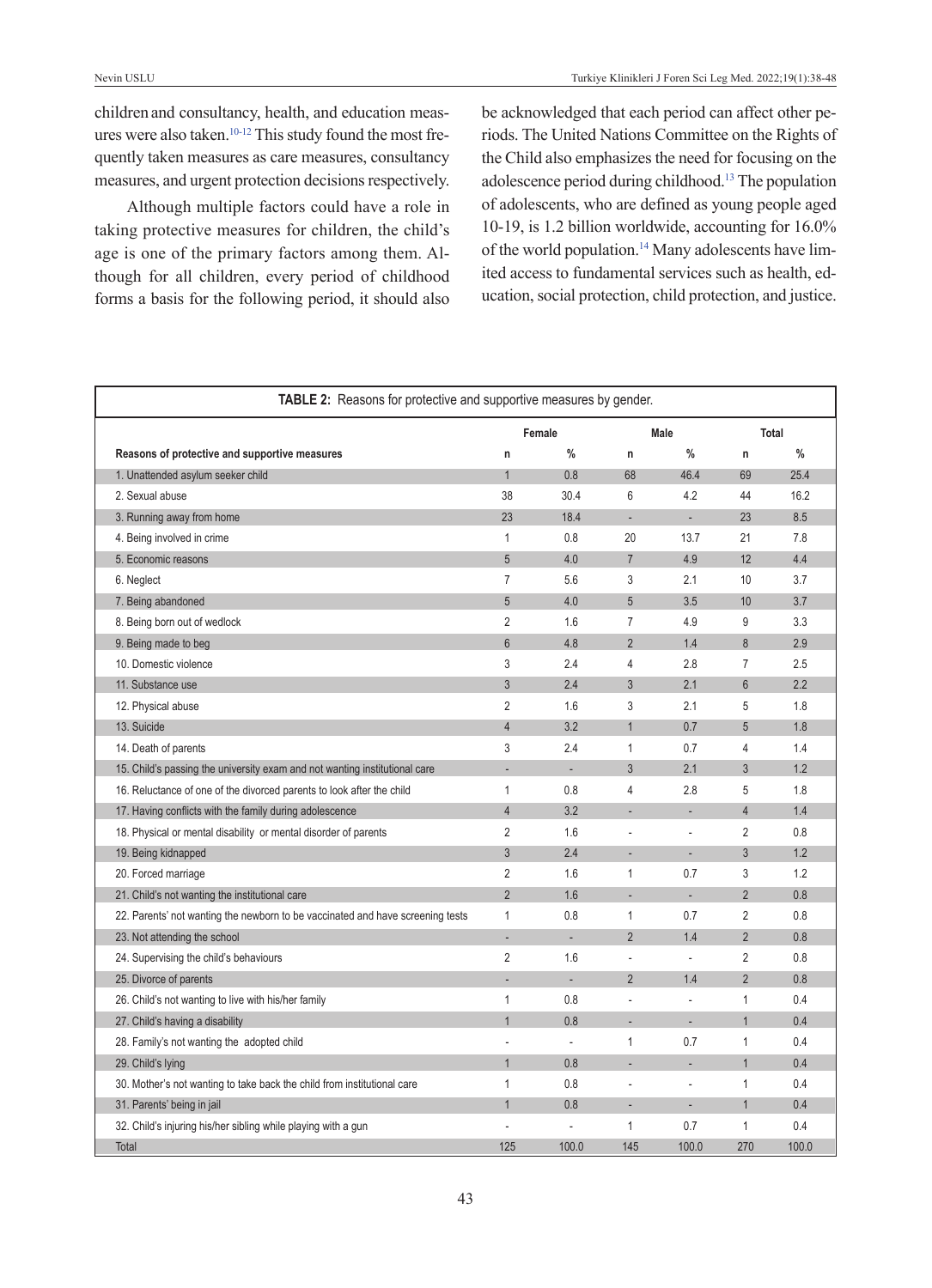<span id="page-6-0"></span>

|                                                                                   |                |                    |                                                               | TABLE 3: Reasons by types of protective and supportive measures. |                          |                  |                         |              |               |               |                |                |                          |                |
|-----------------------------------------------------------------------------------|----------------|--------------------|---------------------------------------------------------------|------------------------------------------------------------------|--------------------------|------------------|-------------------------|--------------|---------------|---------------|----------------|----------------|--------------------------|----------------|
|                                                                                   |                |                    |                                                               | Consultancy                                                      | Urgent                   |                  | Health                  |              | Education     |               | Possibility of |                |                          |                |
|                                                                                   |                | Care measure       | measure                                                       |                                                                  | protection               |                  | measure                 |              | measure       |               | adoption       |                | Other                    |                |
|                                                                                   | $\blacksquare$ | వ్                 | $\blacksquare$                                                | వ్                                                               | $\equiv$                 | వ్               | $\blacksquare$          | వ్           | $\equiv$      | వ్            | $\blacksquare$ | వ్             | $\mathbf{r}$             | వ్             |
| 1. Unattended asylum seeker child                                                 | 69             | 61.3               |                                                               | $\ddot{.}3$                                                      |                          |                  | S                       | 13.5         |               | 6.2           |                |                |                          |                |
| 2. Sexual abuse                                                                   | ၜ              | $\overline{\circ}$ | $\stackrel{\textstyle\scriptstyle\smile}{\scriptstyle\!\sim}$ | 15.1                                                             | 21                       | 35.4             | $\sim$                  | 9.0          | 5             | 31.4          |                | 6.7            |                          | 11.0           |
| 3. Running away from home                                                         | 3              | 2.7                | $\overline{15}$                                               | 20.5                                                             | 4                        | 6.8              |                         |              |               | 6.2           |                |                |                          | 11.0           |
| 4. Being involved in crime                                                        | S              | 2.7                | 20                                                            | 28.0                                                             |                          | $\blacksquare$   | ဖ                       | 28.0         | 6             | 37.6          | $\blacksquare$ | $\blacksquare$ |                          | $\blacksquare$ |
| 5. Economic reasons                                                               | $\circ$        | 5.4                |                                                               |                                                                  |                          | $\overline{1.7}$ |                         | 4.5          |               |               | 3              | 20.0           | 2                        | 22.5           |
| 6. Neglect                                                                        | $\sim$         | $\frac{8}{10}$     | S                                                             | 3.9                                                              | 5                        | 8.5              |                         | 4.5          |               |               |                | $\blacksquare$ |                          |                |
| 7. Being abandoned                                                                | $\sim$         | $\frac{8}{1}$      |                                                               |                                                                  | 3                        | 51               |                         |              |               |               | 5              | 33.3           |                          |                |
| 8. Being born out of wedlock                                                      | $\sim$         | $\frac{8}{1}$      |                                                               | $\blacksquare$                                                   | S                        | $\overline{51}$  |                         |              |               |               | 5              | 33.3           |                          |                |
| 9. Being made to beg                                                              | က              | 2.7                | 3                                                             | 3.9                                                              | $\sim$                   | 3.4              |                         |              |               | $\frac{2}{6}$ |                |                |                          | 11.0           |
| 10. Domestic violence                                                             |                | $0.\overline{9}$   | S                                                             | 3.9                                                              | S                        | $\overline{5.1}$ |                         |              |               | $\,$          |                | ×              |                          |                |
| 11. Substance use                                                                 |                | 0.9                | $\sim$                                                        | 2.6                                                              |                          | $\ddot{ }$       |                         | 18.0         |               | 6.2           |                |                |                          |                |
| 12. Physical abuse                                                                |                | $\mathbf{I}$       | $\overline{\phantom{0}}$                                      | $\ddot{.}$                                                       | 4                        | 6.8              |                         |              |               |               |                |                |                          |                |
| 13. Suicide                                                                       |                |                    |                                                               | $\ddot{.}3$                                                      | 3                        | 5.1              |                         | 4.5          |               |               |                |                |                          |                |
| 14. Death of parents                                                              | $\sim$         | $\frac{8}{1}$      |                                                               |                                                                  | $\overline{\phantom{0}}$ | $\overline{1}$   |                         | 4.5          |               |               |                |                | $\overline{\phantom{0}}$ | 11.0           |
| 15. Child's passing the university exam and not wanting institutional care        |                | 0.9                |                                                               | $\ddot{.}3$                                                      |                          |                  |                         |              |               |               |                |                |                          | 11.0           |
| 16. Reluctance of one of the divorced parents to look after the child             |                | $0.\overline{9}$   |                                                               | $\ddot{ }$                                                       | $\overline{\phantom{0}}$ | $\overline{1}$   |                         | ٠            |               |               |                | $\mathbf{r}$   | $\sim$                   | 22.5           |
| 17. Having conflicts with the family during adolescence                           |                | 0.9                | 3                                                             | 3.9                                                              |                          |                  |                         |              |               |               |                |                |                          |                |
| 18. Physical or mental disability or mental disorder of parents                   | $\sim$         | $\frac{8}{1}$      |                                                               | $\mathbf{r}$                                                     | ×                        | $\mathbf{r}$     |                         | ×            |               | ٠             |                | $\mathbf{r}$   | ٠                        |                |
| 19. Being kidnapped                                                               |                | 0.9                |                                                               |                                                                  | 2                        | 3.4              |                         |              |               |               |                |                |                          |                |
| 20. Forced marriage                                                               |                | $\mathbf{r}$       |                                                               | $\mathbf{r}$                                                     | S                        | 51               |                         | $\mathbf{I}$ | ٠             | ×             |                | $\mathbf{r}$   | ×                        |                |
| 21. Child's not wanting the institutional care                                    |                |                    |                                                               | $\ddot{.}3$                                                      |                          |                  |                         | 4.5          |               |               |                |                |                          |                |
| tests<br>22. Parents' not wanting the newborn to be vaccinated and have screening |                | $\blacksquare$     |                                                               | $\ddot{ }$                                                       | $\mathbf{I}$             | $\mathbf{r}$     |                         | 4.5          |               | $\mathbf{I}$  |                | $\mathbf{r}$   | ٠                        |                |
| 23. Not attending the school                                                      |                |                    |                                                               | $\frac{3}{2}$                                                    |                          |                  |                         | 4.5          |               | 6.2           |                |                |                          |                |
| 24. Supervising the child's behaviours                                            |                |                    |                                                               | $\ddot{.}$                                                       |                          | $\overline{1}$   |                         |              |               |               |                |                |                          |                |
| 25. Divorce of parents                                                            |                | 0.9                |                                                               |                                                                  |                          | 指                |                         |              |               |               |                | 67             |                          |                |
| 26. Child's not wanting to live with his/her family                               |                | $\mathbf{r}$       |                                                               | $\ddot{.}$                                                       |                          |                  |                         |              |               |               | ×              | ×              |                          |                |
| 27. Child's having a disability                                                   |                | 0.9                |                                                               |                                                                  |                          |                  |                         |              |               |               |                |                |                          |                |
| 28. Family's not wanting the adopted child                                        |                |                    |                                                               | $\ddot{ }$                                                       |                          |                  |                         |              |               |               |                |                |                          |                |
| 29. Child's lying                                                                 |                |                    |                                                               | $\frac{3}{2}$                                                    |                          |                  |                         |              |               |               |                |                |                          |                |
| 30. Mother's not wanting to take back the child from institutional care           |                |                    |                                                               | $\ddot{ }$                                                       |                          |                  |                         | ٠            |               |               |                |                |                          |                |
| 31. Parents' being in jail                                                        |                | 0.9                |                                                               |                                                                  |                          |                  |                         |              |               |               |                |                |                          |                |
| 32. Child's injuring his/her sibling while playing with a gun                     |                |                    | $\overline{}$                                                 | $\ddot{.}$                                                       | J.                       |                  |                         |              | ٠             |               | ٠              |                |                          |                |
| Total                                                                             | 112            | 100.0              | $\overline{7}$                                                | 100.0                                                            | 59                       | 100.0            | $\overline{\mathbf{2}}$ | 100.0        | $\frac{6}{2}$ | 100.0         | $\frac{5}{2}$  | 100.0          | ၜ                        | 100.0          |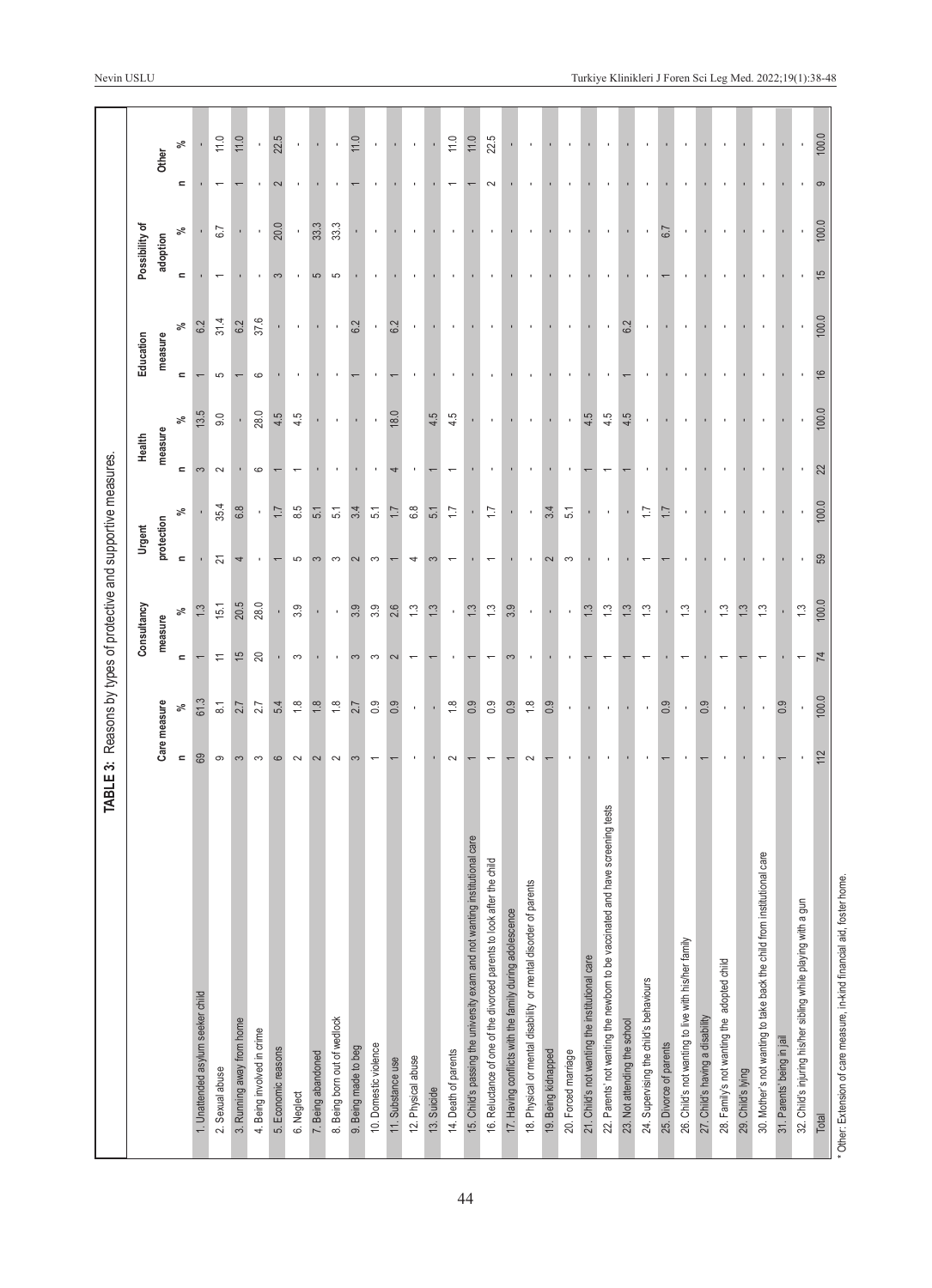Adolescents could face violence, abuse, neglect, or exploitation and thus need protection.<sup>14,15</sup> Similar to the findings of previous studies, this study also indicated that adolescents had several problems in accessing some rights, and protective and supportive measures were taken mainly for children aged 13- 18[.11,16](#page-9-0) These findings once more reveal that the adolescence period is sensitive.

The adolescence period is a crisis process when biopsychosocial changes are experienced. In this period, adolescents experience conflicts with family and problems with friends and thus demonstrate some risk behaviors. These characteristics make them more at risk in terms of some factors[.13](#page-9-0) Some of these risks include substance use and addiction, violence and abuse, running away from home, sexual and economic exploitation, smuggling, immigration, radicalization, or involving in gangs or armed groups, and these risks become even more intensified together with digital environments. $17,18$  Unfortunately, these kinds of situations create the need for protection for adolescents. When the risks in the adolescence period are taken into consideration, this study found the most frequently taken measures as being an unaccompanied asylum seeker, sexual abuse, running away from home, and being involved in crime, respectively. Previous studies in the literature indicated the reasons for protection primarily as child abuse and neglect; as for the types of abuse and neglect, while physical and emotional neglect and emotional abuse were reported the most, sexual abuse was reported the least.<sup>19-21</sup> Different from these studies, the present study has 2 important points. The first one is that emotional abuse was not among the reasons for measures, and sexual abuse was the most common reason for measures. In fact, the results of different studies in Turkey indicate that children are mainly exposed to emotional abuse, and parents use this as a discipline method.<sup>22,23</sup> With this aspect, emotional abuse is considered to be perceived as normal by parents and children in our country; it forms the totally invisible side or the iceberg; it is not put on the legal record; and it remains to be the most difficult type of violence to detect. On the other hand, the general prevalence of sexual violence is reported 12.7% in the world, 7.6% among boys and 18.0% among girls[.24](#page-9-0) Although the prevalence of sexual abuse is not known exactly in Turkey, 12.2% of 150,615 children who went to security units as victims of crime in the year 2020 were found to be victims of sex crimes[.25](#page-9-0) In addition, an increase was found in the literature by years regarding the number of child sexual abuse, and protective measures due to sexual abuse were taken mainly for female children.<sup>26,27</sup> Similar to the studies conducted before, this study also indicates much protective and supportive measures for children due to sexual abuse. This situation could be associated with the increased compe tence of professionals working with children and the demonstration of a multidisciplinary approach. Increased knowledge of professionals is known to contribute to better diagnose, report, assess, and intervene with the situation. In addition, similar to the studies conducted before, although female children are assumed to be more at risk, one should keep in mind that male children are also at risk.

Being an unaccompanied asylum seeker child was the top among the reasons for protective and supportive measures. Unaccompanied asylum seeker children were aged mainly 13-18 and were males, and mainly care measure was taken for these children. A study conducted recently reported that being an unaccompanied asylum seeker child was the least common reason for protective measures.<sup>28</sup> It is reported that 13,800 unaccompanied children were accepted to the United Nations in 2019, and a majority of these children (85.0%) were males. Two-third of these children were aged 16-17, 22.0% were aged 14-15, and 11.0% were aged below 14[.29](#page-9-0) One of the countries that were affected by immigration the most, Turkey hosts a significant number of unaccompanied children from Syria due to both its strategic location and current policies implemented. As a country that signed the Convention on the Rights of the Child, Turkey takes unaccompanied children under protection and places them in Child Support Centers.<sup>30</sup> As of 2022, statistics show that 51.9% of Syrian children aged 0-18 who are under temporary protection were males, and 60.0% of these children were aged below 10, 25.2% were aged 10-14, and 14.8% were aged 15-18. However, there are no formal statistics about the number of unaccompanied children among these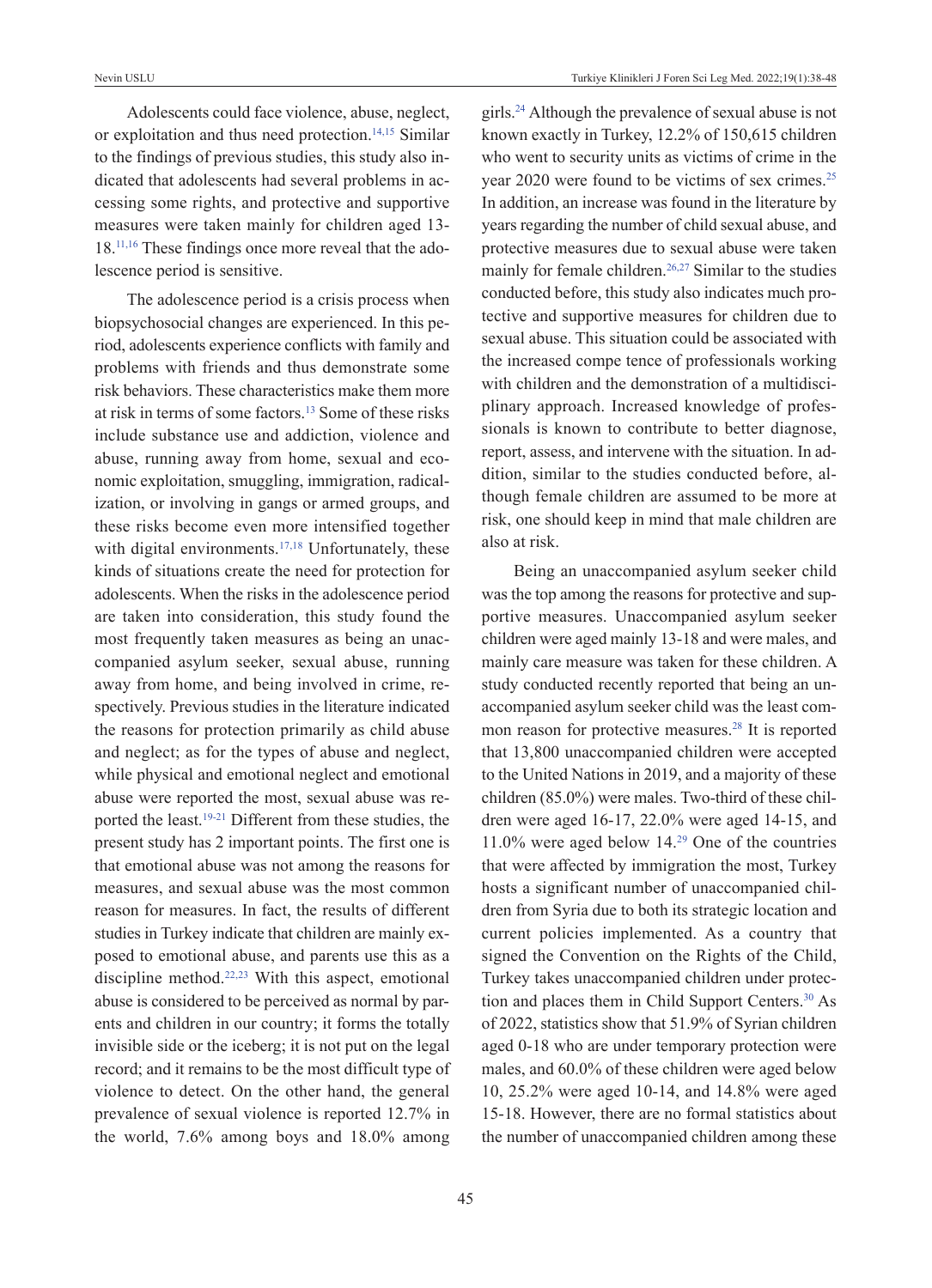children[.31](#page-9-0)The findings of this study are in line with the results and statistics on the immigration from Syria, which started with domestic disturbances in Syria after 2011 and continues since then. However, the majority of unaccompanied children that started their immigration journey want to end this journey by moving to a third country. They could encounter various risks and even die in this journey. Therefore, there is a need for both national and international policies and implementations considering the high benefits of unaccompanied asylum seeker children.

Running away from home was one of the reasons for the protective and supportive measures for children. Running away from home is one of the adolescence period problems. Parallel to the studies in the literature, this study also found that running away from home was common mainly in children aged 13- 18 and among female children.<sup>32,33</sup> The literature associates running away from home with poverty, living in disadvantaged regions, weak parent-child relationship, lack of parent support, conflicts between parents, and weak parent supervision.<sup>32-35</sup> Various studies also show that running away from home was associated with dropping out of school, alcohol/substance use, physical, emotional and sexual abuse, bullying, disability, inadequate coping skills, depression, self-harm, suicide, and crime.<sup>32-35</sup> These factors could be either the reasons for running away from home or risks to be encountered after running away from home. Studies in the literature regarding the factors associated with running away from home and consultancy measures taken for children who ran away from home in the present study reveal the importance of psycho-social and educational interventions assessing the risks and protective measures for both families and children and supporting the normal development. However, in our country, no organized or detailed official statistics are available about children who ran away from home. The children who run away from home are identified only when they are reported to be lost via a formal application; no data are available about the number of children brought to the security center when there are no applications. In addition, a limited number of studies on children who ran away from home in our country shows that there are many unknown and invisible sides of this topic, indicating that it should be tackled as a primary issue.

#### LIMITATIONS

One of the most important limitations of this study is some missing points in the files. Therefore, the data collection included no information about parents' characteristics such as age, economic condition, education level, etc. Hence, no causal implications or relationships could be indicated. Another limitation of this study is that it analyzed only court files since it was conducted in a determined period. In addition, the study was conducted in only one city due to time and cost limitations.

# CONCLUSION

This study found that care measures for children were high and adoption and protective family approaches were low among the measures taken for children. As much as possible, children's being in a family environment is important for their healthy growth and development. Therefore, children should primarily be protected within their own family, and if such protection is not possible, adoption and protective family approaches should be prioritized. However, the number of children benefiting from these approaches is quite low in our country, and the attitudes of society towards these protective approaches are generally negative. Reasons for the negative attitudes of society towards these approaches should be examined through qualitative studies, and service models to change negative attitudes should be developed. Besides, people should be provided with education and consultancy services about adoption and protective family approaches. Bringing this implementation into force in our country initially requires developing social policies. Different country examples about this issue should be investigated, evidence-based longitudinal studies should be carried out, and care models specific to our country should be developed.

Another notable finding of this study is some inadequacies about social study reports and file records. In Turkey, social study reports are utilized when measures are taken about children. However, there are no standardized social study reports in our country, and these reports are filled by only one so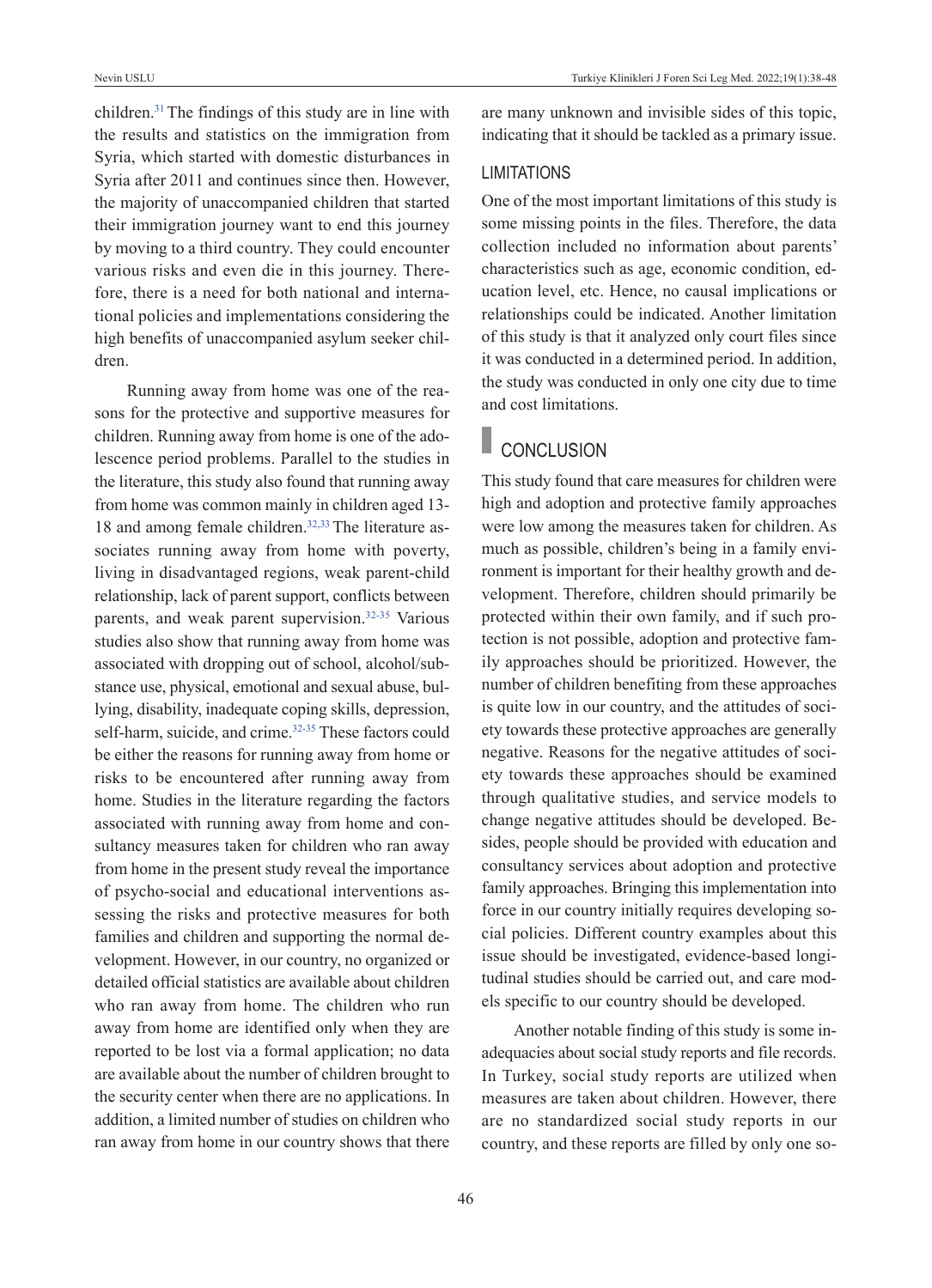cial worker who graduated from various undergraduate programs. Besides, social study reports are not analyzed by a commission, and measures are not taken by the courts. This condition could limit participation of children, family, and relatives in the decisions as well as expression of their views and opinions, which causes lack of details and data in the social study reports. Standardized social study reports should be formed for the high benefit of the child and a family-centered care, the reports should be prepared by experts on this issue, they should be analyzed by a commission, and necessary regulations should be made to take measure decisions by courts. These regulations could help to access accurate and reliable statistical information about children for whom protective measures are taken, to transfer sources to the right direction, and increase the quality of the services to be provided.

#### *Acknowledgements*

*Thanks to the Chief Public Prosecutor, prosecutors, judges and all courthouse staff for their supports in data collection.*

#### *Source of Finance*

*During this study, no financial or spiritual support was received neither from any pharmaceutical company that has a direct connection with the research subject, nor from a company that provides or produces medical instruments and materials which may negatively affect the evaluation process of this study.* 

#### *Conflict of Interest*

*No conflicts of interest between the authors and / or family members of the scientific and medical committee members or members of the potential conflicts of interest, counseling, expertise, working conditions, share holding and similar situations in any firm.* 

#### *Authorship Contributions*

*This study is entirely author's own work and no other author contribution.*

# REfERENCES

- 1. uNICEf. for Child Every Right. 2019. Accessed date: 05.09.2020. Accessed from: [\[Link\]](https://www.unicef.org/media/62371/file/Convention-rights-child-at-crossroads-2019.pdf)
- 2. uNICEf. A Generation to protect. 2020. Accessed date: 27.08.2020. Accessed from: [\[Link\]](https://data.unicef.org/resources/a-generation-to-protect/)
- 3. Skivenes M, Sorsdal LM. The child's best interest principle across child protection jurisdictions. In: falch-Eriksen A, Backe-Hansen E, eds. Human Rights in Child Protection: A Manual of Good Practice and Pol-icy. 1st ed. Switzerland: Palgrave Macmillan; 2018. p.59-88. [\[Link\]](https://link.springer.com/chapter/10.1007/978-3-319-94800-3_4)
- 4. Desai M. Rights-based Integrated Child Protection Service Delivery Systems, Secondary and Tertiary Prevention. 1st ed. Singapore: Springer Singapore; 2020. [\[Crossref\]](https://link.springer.com/book/10.1007/978-981-13-8534-6)
- 5. Petrowski N, Cappa C, Gross P. Estimating the number of children in formal alternative care: Challenges and results. Child Abuse Negl. 2017;70:388-98. [\[Crossref\]](https://www.sciencedirect.com/science/article/pii/S0145213416302873?via%3Dihub) [\[pubMed\]](https://pubmed.ncbi.nlm.nih.gov/28578826/)
- 6. Republic of Turkey, Ministry of family and Social Services, General Directorate of Child Services. Our Institutional Statistics, Year-End Institutional Statistics. 2020 year end data. Accessed date: 20.08.2020. Accessed from: [\[Link\]](https://www.aile.gov.tr/media/87499/kurumsal-istatistikler.pdf)
- 7. Hornor G. Children in foster care: what forensic nurses need to know. J Forensic Nurs. 2014;10(3):160-7. [\[Crossref\]](https://journals.lww.com/forensicnursing/Fulltext/2014/07000/Children_in_Foster_Care__What_Forensic_Nurses_Need.8.aspx) [PubMed]
- 8. Trujillo AC, Delapp TD, Hendrix TJ. A practical guide to prevention for forensic nursing. J forensic Nurs. 2014;10(1):20-6; quiz E1-2. [\[Crossref\]](https://journals.lww.com/forensicnursing/Fulltext/2014/01000/A_Practical_Guide_to_Prevention_for_Forensic.4.aspx) [\[pubMed\]](https://pubmed.ncbi.nlm.nih.gov/24445483/)
- 9. World Health Organization. INSPIRE, Seven Strategies for Ending Violence Against Children. Geneva: wHO; 2016. Accessed date: 17.12.2019. Accessed from: [\[Link\]](https://www.unicef.org/media/66876/file/INSPIRE-SevenStrategies.pdf)
- 10. Erbay E, Günes DK, Ege A, Baksi Y, Civelek f. 2010-2012 yılları arası koruyucu ve destekleyici tedbir kararlarının incelenmesi: Ankara 1. Çocuk mahkemesi örneği [Reviewing the protective and supportive measure

<span id="page-9-0"></span>orders between 2010 and 2012: Ankara 1st juvenile court sample case]. Toplum ve Sosyal Hizmet Community and Social work. 2015; 26(2): 31- 51. [\[Link\]](https://dergipark.org.tr/tr/download/article-file/153089)

- 11. Alşen Güney S, Bağ Ö. Protective and supportive injunctions for children exposed to sexual abuse: the first data from Turkey. J Child Sex Abus. 2020; 29(6): 627-37. [\[Crossref\]](https://www.tandfonline.com/doi/full/10.1080/10538712.2019.1703234) [PubMed]
- 12. Bilginer C, Karadeniz S, Hizarcı S, Yilmaz Cekin B, Kandil S. forensic psychiatric evaluation and reports of juvenile pushed to crime: a twoyear retrospective chart review. Journal of Clinical Psychology. 2021; 24(2): 217-27. [\[Crossref\]](https://jag.journalagent.com/kpd/pdfs/KPD_24_2_217_227.pdf)
- 13. uN Committee on the Rights of the Child (CRC), General comment No. 20 (2016) on the implementation of the rights of the child during adolescence, Accessed date: 08.02.2021 Accessed from: [\[Link\]](https://www.refworld.org/docid/589dad3d4.html)
- 14. uNICEf. Adolescents overview. 2019. Accessed date: 16.12.2020 Accessed from: [\[Link\]](https://data.unicef.org/topic/adolescents/overview/)
- 15. uNICEf. Adolescent safety and protection. 2018. Accessed date: 22.12.2020. Accessed from: [\[Link\]](https://www.unicef.org/adolescence/protection)
- 16. Internet Media Child Rights violation Monitoring Report. 2018. Accessed date: 25.12.2020. Accessed from: [\[Link\]](http://www.cocugasiddetionluyoruz.net/storage/app/uploads/public/5e0/1f7/22d/5e01f722d8fbc343781819.pdf)
- 17. Maslowsky J, Owotomo O, Huntley ED, Keating D. Adolescent risk behavior: differentiating reasoned and reactive risk-taking. J Youth Adolesc. 2019;48(2):243-55. [\[Crossref\]](https://link.springer.com/article/10.1007/s10964-018-0978-3) [\[pubMed\]](https://pubmed.ncbi.nlm.nih.gov/30617743/) [\[pMC\]](https://www.ncbi.nlm.nih.gov/labs/pmc/articles/PMC6850392/)
- 18. Bozzini AB, Bauer A, Maruyama J, Simões R, Matijasevich A. factors associated with risk behaviors in adolescence: a systematic review. Braz J psychiatry. 2021;43(2):210-21. [\[Crossref\]](https://www.scielo.br/j/rbp/a/GGKbRzZTqHX87Sbqkhzhscc/?lang=en) [\[pubMed\]](https://pubmed.ncbi.nlm.nih.gov/32756805/) [\[pMC\]](https://www.ncbi.nlm.nih.gov/labs/pmc/articles/PMC8023154/)
- 19. Sainero A, Bravo A, del valle J.f. Examining needs and referrals to mental health services for children in residential care in Spain: an empirical study in an autonomous community. Journal of Emotional and Behavioral Disorders. 2014;22(1):16-26. [\[Crossref\]](https://journals.sagepub.com/doi/10.1177/1063426612470517)